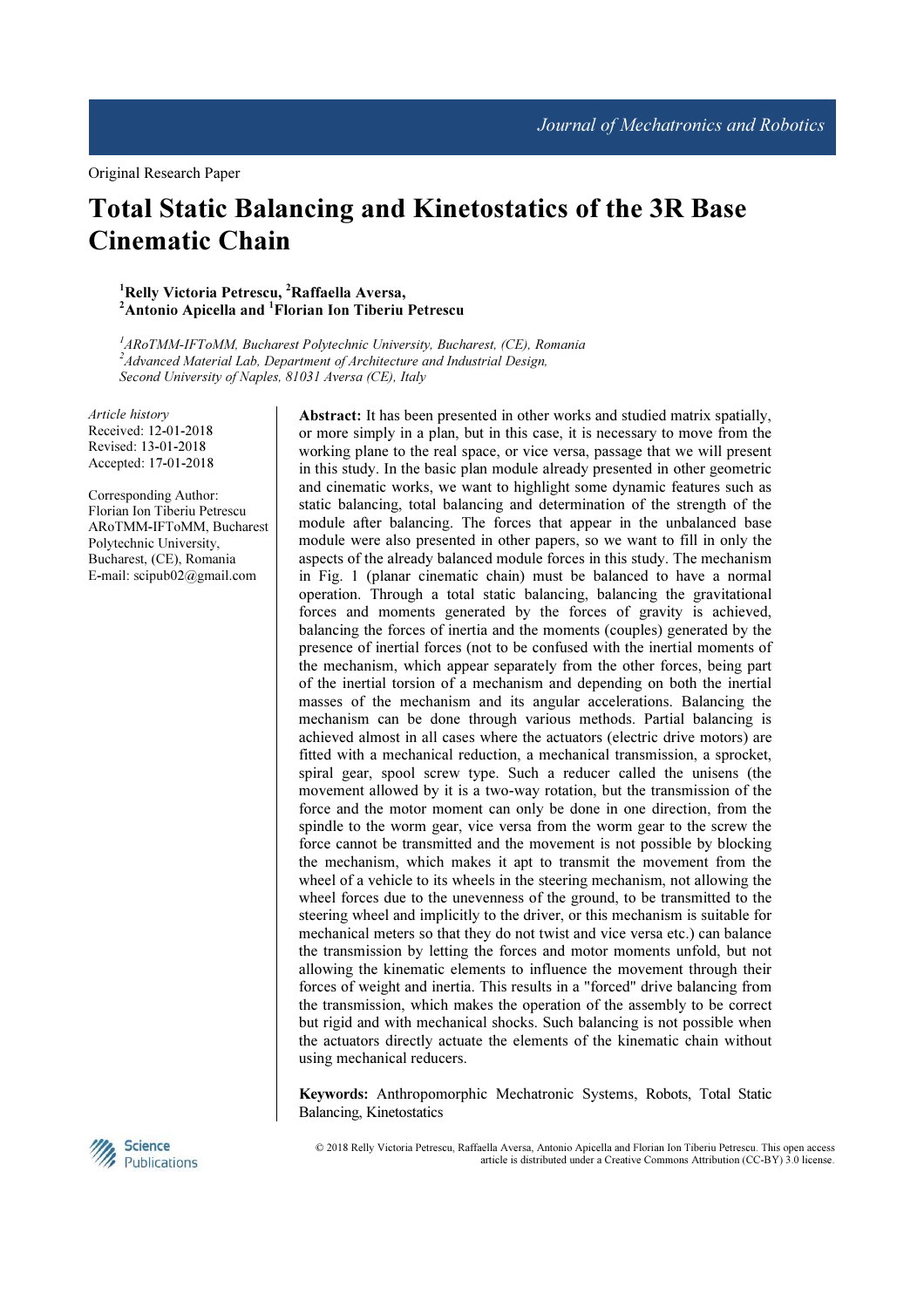## Introduction

Anthropomorphic mechatronic systems are the most widely used robotics systems worldwide today in industry and in all automated environments. These systems are best suited to the modern automation and mechatronisation needs of the modern world, being mobile, dynamic, light, robust, complex, technologically simple, easy to design and manufactured, implemented, maintained and used in almost any industrial site, both in machine building and in special environments, such as chemical, toxic, dyeing, underwater, nuclear, in space.... Anthropomorphic robots are flexible, dynamic, stable, lightweight, fast, fast, inexpensive, easy-to-install, mechanical, mechanical, mechanical and mechanical systems with a pleasant appearance, modern industrial design and easy to design and implement in any workplace, imposed. The anthropomorphic robots are part of the classical series of mechatronic systems, being in the form of arms and having at least three space rotation, to which other components may eventually be added, thus lengthening the entire kinematic chain. You can also add all the planetary or spatial rotating arms or others that are translating. At the end we always have the end effector element that can be a manipulator, that is, a hand to grasp the objects, in which case one can speak of a prehensive device, that is a gripping device that today imitates very well a human hand even if it is one mechanical, may also be a painting, cutting or welding device, or one for machining. The base support and schematics of all anthropomorphic robots remain the 3R space system. It has been presented in other works and studied matrix spatially, or more simply in a plan, but in this case, it is necessary to move from the working plane to the real space, or vice versa. In the basic plan module already presented in other geometric and cinematic works, we want to highlight some dynamic features such as static balancing, total balancing and determination of the strength of the module after balancing. The forces that appear in the unbalanced base module were also presented in other papers, so we want to fill in only the aspects of the already balanced module forces in this study (Antonescu and Petrescu, 1985; 1989; Antonescu et al., 1985a; 1985b; 1986; 1987; 1988; 1994; 1997; 2000a; 2000b; 2001; Aversa et al., 2017a; 2017b; 2017c; 2017d; 2017e; 2016a; 2016b; 2016c; 2016d; 2016e; 2016f; 2016g; 2016h; 2016i; 2016j; 2016k; 2016l; 2016m; 2016n; 2016o; Berto et al., 2016a; 2016b; 2016c; 2016d; Cao et al., 2013; Dong et al., 2013; Comanescu, 2010; Franklin, 1930; He et al., 2013; Lee, 2013; Lin et al., 2013; Liu et al., 2013; Mirsayar et al., 2017; Padula and Perdereau, 2013; Perumaal and Jawahar, 2013; Petrescu, 2011; 2015a; 2015b; Petrescu and Petrescu, 1995a; 1995b; 1997a; 1997b; 1997c; 2000a; 2000b; 2002a; 2002b; 2003; 2005a; 2005b; 2005c; 2005d;

2005e; 2011; 2012a; 2012b; 2013a; 2013b; 2016a; 2016; 2016c; Petrescu et al., 2009; 2016; 2017a; 2017b; 2017c; 2017d; 2017e; 2017f; 2017g; 2017h; 2017i; 2017j; 2017k; 2017l; 2017m; 2017n; 2017o; 2017p; 2017q; 2017r; 2017s; 2017t; 2017u; 2017v; 2017w; 2017x; 2017y; 2017z; 2017aa; 2017ab; 2017ac; 2017ad; 2017ae).

# Materials and Methods (Total Static Balancing of the Planar Kinematic Chain by the Classical Method (with Counterweight))

Figure 1 shows the kinematic diagram of the planar chain and Fig. 2 shows the kinematic scheme of the space chain.

The mechanism in Fig. 1 (planar cinematic chain) must be balanced to have a normal operation.

Through a total static balancing, balancing the gravitational forces and moments generated by the forces of gravity is achieved, balancing the forces of inertia and the moments (couples) generated by the presence of inertial forces (not to be confused with the inertial moments of the mechanism, which appear separately from the other forces, being part of the inertial torsion of a mechanism and depending on both the inertial masses of the mechanism and its angular accelerations.

Balancing the mechanism can be done through various methods.

Partial balancing is achieved almost in all cases where the actuators (electric drive motors) are fitted with a mechanical reduction, a mechanical transmission, a sprocket, spiral gear, spool screw type.

Such a reducer called the unisons (the movement allowed by it is a two-way rotation, but the transmission of the force and the motor moment can only be done in one direction, from the spindle to the worm gear, vice versa from the worm gear to the screw the force can not be transmitted and the movement is not possible by blocking the mechanism, which makes it apt to transmit the movement from the wheel of a vehicle to its wheels in the steering mechanism, not allowing the wheel forces due to the unevenness of the ground, to be transmitted to the steering wheel and implicitly to the driver, or this mechanism is suitable for mechanical meters so that they do not twist and vice versa etc.) can balance the transmission by letting the forces and motor moments unfold, but not allowing the kinematic elements to influence the movement through their forces of weight and inertia.

This results in a "forced" drive balancing from the transmission, which makes the operation of the assembly to be correct but rigid and with mechanical shocks.

Such balancing is not possible when the actuators directly actuate the elements of the kinematic chain without using mechanical reducers. It is necessary in this situation for a real, permanent balancing.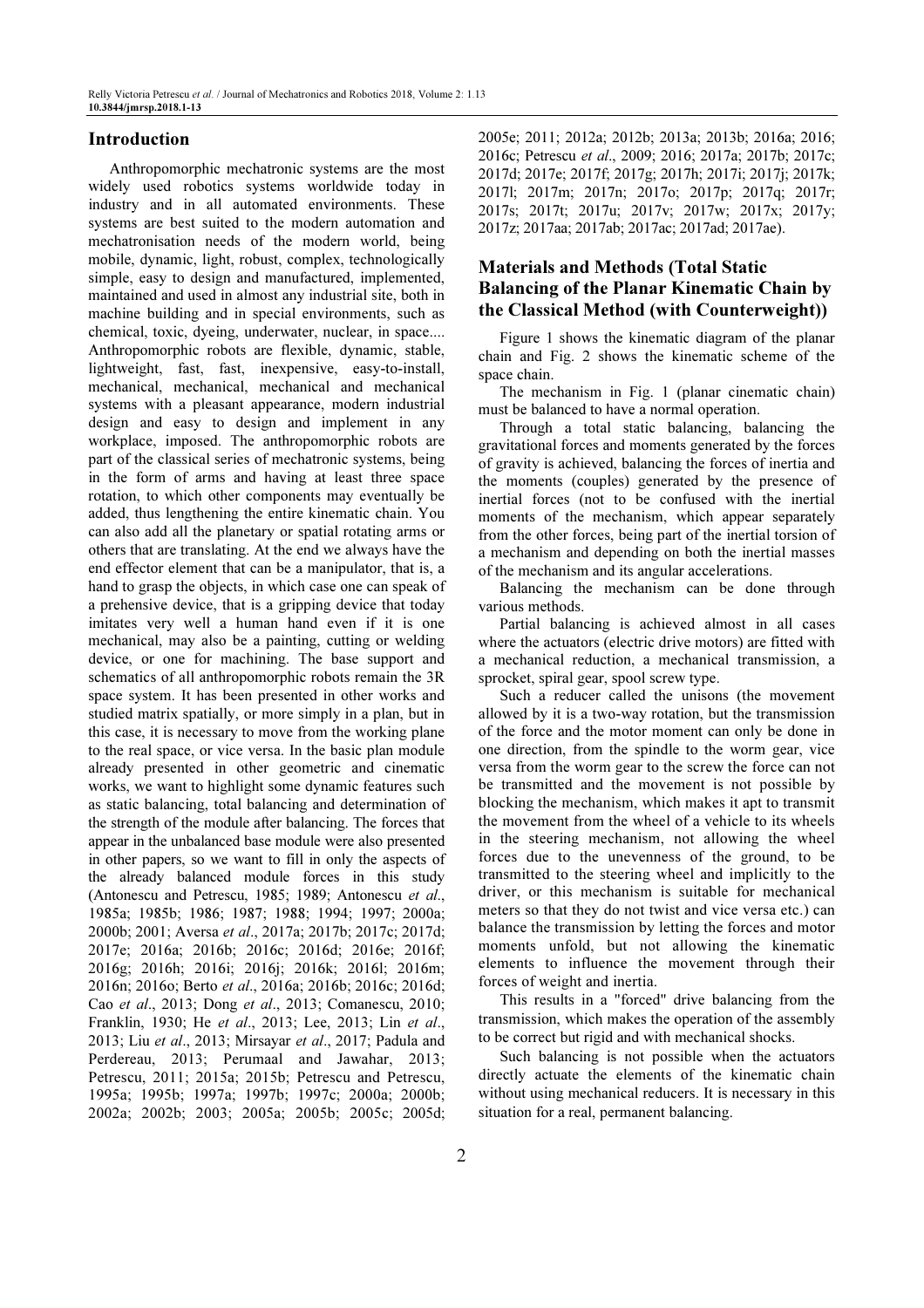

Fig. 1: The kinematic scheme of the plan chain



Fig. 2: The kinematic scheme of the spatial chain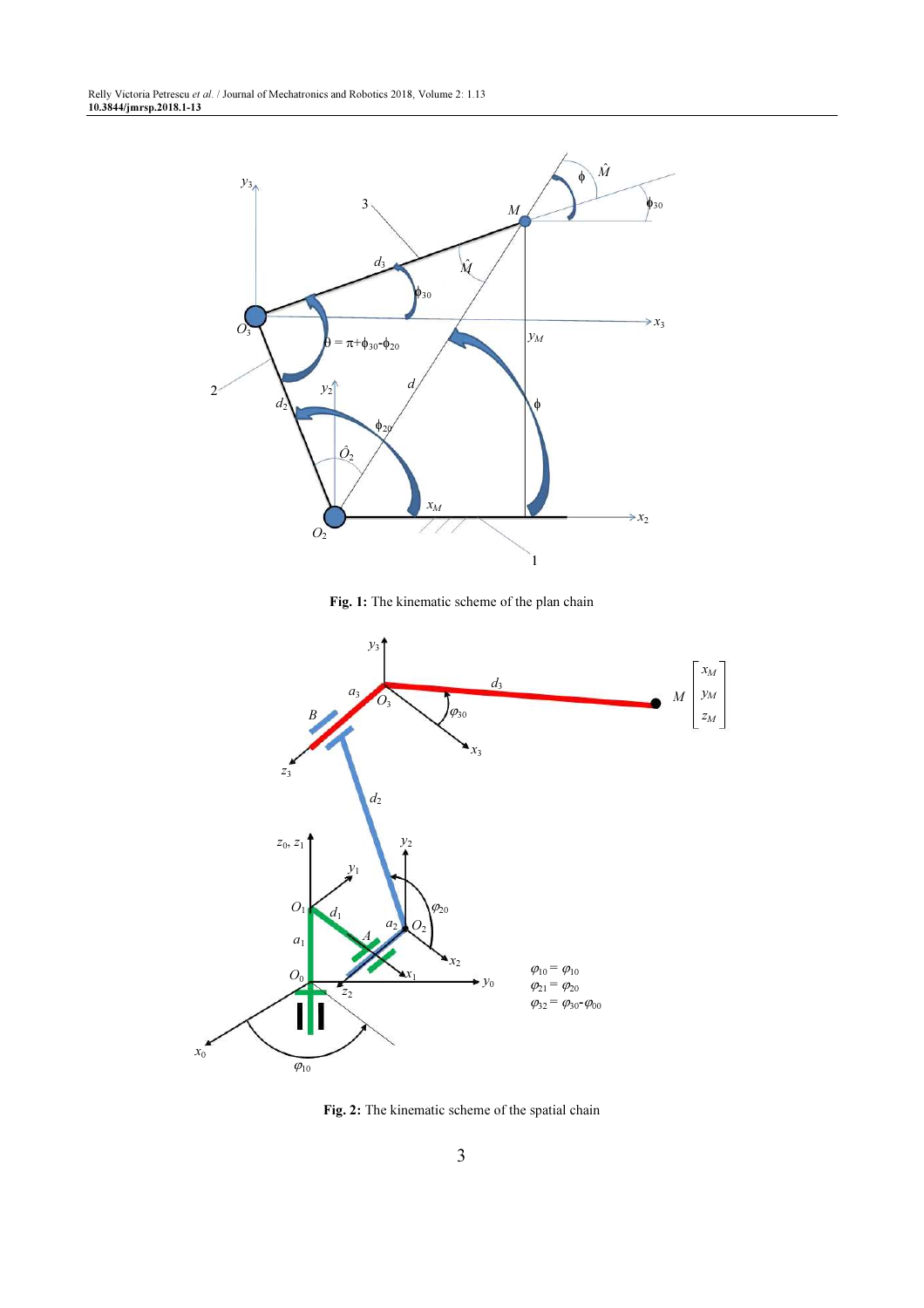In addition, in situations where hypoid reducers are used, it is also good to have a permanent, permanent static balancing that achieves a normal, quiet operation of the mechanism and the whole assembly.

As has already been shown, by balancing the static totality of a mobile cinematic chain, it is possible to balance the weight forces and couples produced by them, as well as balancing the inertial forces and the couples produced by them, but not balancing the moment of inertia.

Arcing balancing methods generally did not work very well, the springs having to be very well calibrated, so that the elastic forces realized (stored) by them are neither too small (insufficient balancing) nor too large (because prematurely kinematic elements and couplers and also greatly forces actuators).

The most used method is the classic one, with additional counterweight masses, similar to traditional folk fountains.

Total balancing of the open robotic kinematic chain is shown in Fig. 3.

Write the sum of the moments of the weight forces on element 3 relative to point  $O_3$  (relation 1):

$$
\sum M_{O_3}^{(3)} = 0 \Rightarrow m_s \cdot d_3 + m_3 \cdot s_3 = m_{III} \cdot \rho_3 \tag{1}
$$

Thus, the weight of the endefector load (with the mass carried by it) at the distance  $d_3$  to  $O_3$ , plus the mass of the bulkhead 3 centered in the center or weight  $s_3$  at the distance  $s_3$  from the  $O_3$  point, are balanced by the weight of the supplementary mass  $m_{III}$  is mounted at a distance  $\rho_3$  from the  $O_3$  joint on the other side (i.e., on the extension of element 3). The balancing is like a scraper, or a lever of degree 1.

In general, the  $m_{III}$  balancing mass is chosen and the mounting distance  $\rho_3$  (relationship 2) is calculated by computing:

$$
\rho_3 = \frac{m_s \cdot d_3 + m_3 \cdot s_3}{m_{\text{III}}}
$$
\n(2)

After balancing, the mass of the element 3 concentrated in the  $O_3$  joint acquires the value of  $m_3$ 'given by the relationship (3):

$$
m_{3} = m_{3} + m_{s} + m_{III} \tag{3}
$$

The sum of the moments of the weight forces on elements 2 and 3 (considered as a common platform) with respect to  $O_2$  (relationship 4) is written. The mass of element 3 is the final one obtained after balancing,  $m_3$ 'and positioned (concentrated) at point  $O_3$ :

$$
\sum M_{O_2}^{(2+3)} = 0 \Rightarrow m_{3'} \cdot d_2 + m_2 \cdot s_2 = m_{II} \cdot \rho_2 \tag{4}
$$



Fig. 3: Balancing the plan cinematic chain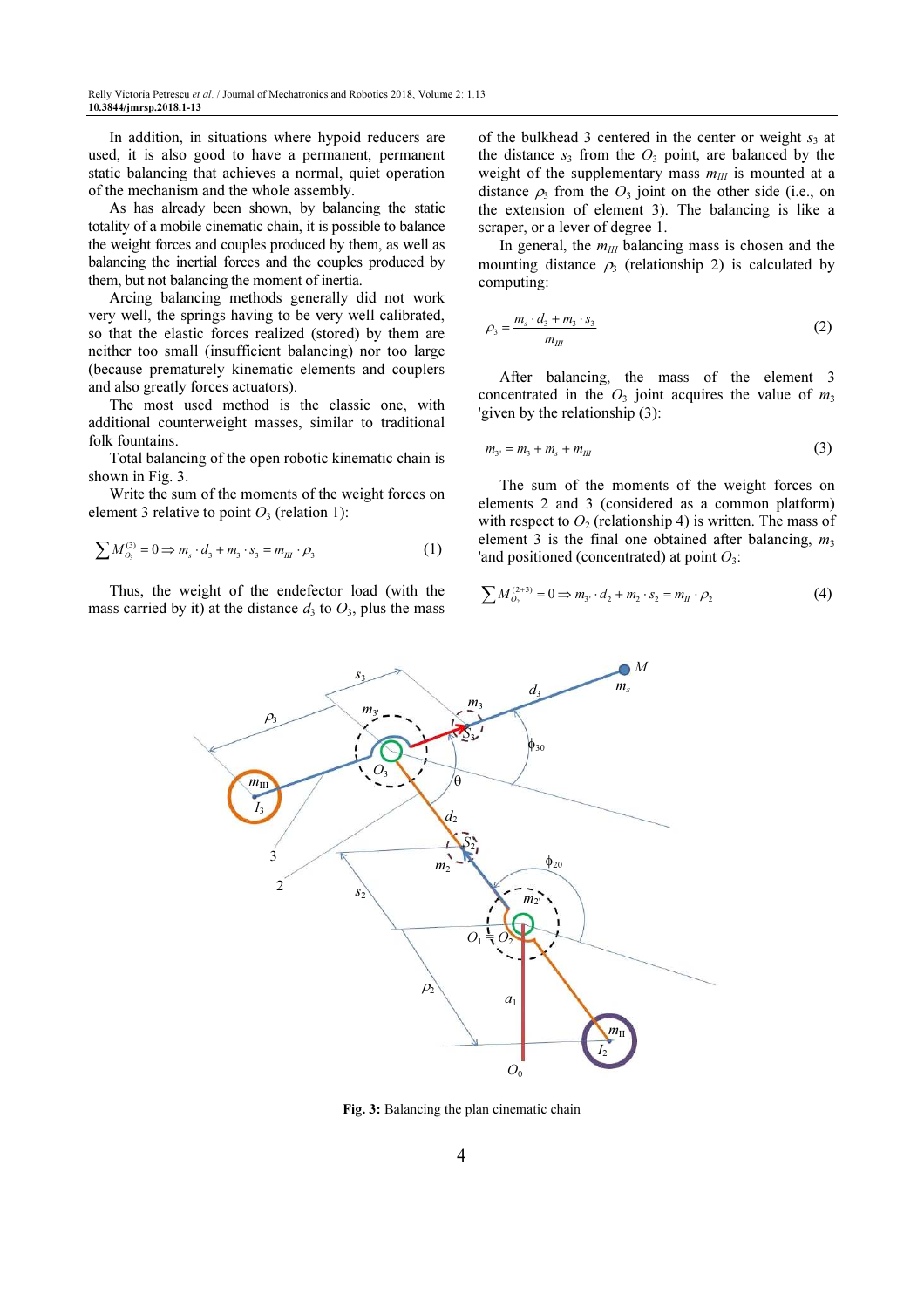Generally choose the  $m_{II}$  balancing mass and calculate the mounting distance,  $\rho_2$  (relationship 5):

$$
\rho_2 = \frac{m_3 \cdot d_2 + m_2 \cdot s_2}{m_H} \tag{5}
$$

After balancing the mass of the entire planar kinematic chain (consisting of elements  $2+3$ ) is concentrated in the  $O_2$  joint and gets the value  $m_2$  'given by the relationship (6):

$$
m_{2'} = m_{3'} + m_2 + m_{II} \tag{6}
$$

Theoretical justification of the method used:

The forces whose moments must be written against a joint (fixed or mobile) are all parallel to each other, oriented vertically downwards (or upwardly with negative values) and have the value (module) given by the product between that mass and the gravitational acceleration.

If in moments relation we simplify everywhere with g, then this sum of moments appears as a sum of masses amplified each with the arm of that force.

But also the arms of the forces are similar to the distances from the point where the mass is concentrated to the articulation against which the moments of the weight forces are written, so that all arms of the weight forces can be replaced with the respective distances.

Finally, the relation of the moments of the weight forces to the joint will be the sum of the mass products away. This is more convenient, but it can only be used after appropriate theoretical justification.

# Results (Kinetostatic of Balanced Plan Cinematic Chain)

The kinetostatic of the balanced plan cinematic chain means the determining of forces from this chain.

Cinetostatic means the study of the distribution of the forces of a kinematic chain by analyzing them on the whole kinematic chain, or on modules (element or several elements interconnected) considered each separately.

The study of all the forces acting within the kinematic chain is instantly made in the form of a picture of the cinematic chain in a certain position (similar to the kinematic study, which deals only with the study of the positions, velocities and accelerations of the cinematic chain instantly photographed in a certain position considered).

The forces and moments that occur in the unbalanced mechanism are more and more dispersed, but in general the mechanisms used in practice are already balanced for the sake of good functioning, so that the cinematic study of a fully balanced cinematic chain is more justified.

Starting from the well-balanced kinematic chain shown in Fig. 3, the torsion of the forces existing on this cinematic chain is instantly photographed at any position, as shown in Fig. 4.



Fig. 4: The kinetostatic of the balanced plan cinematic chain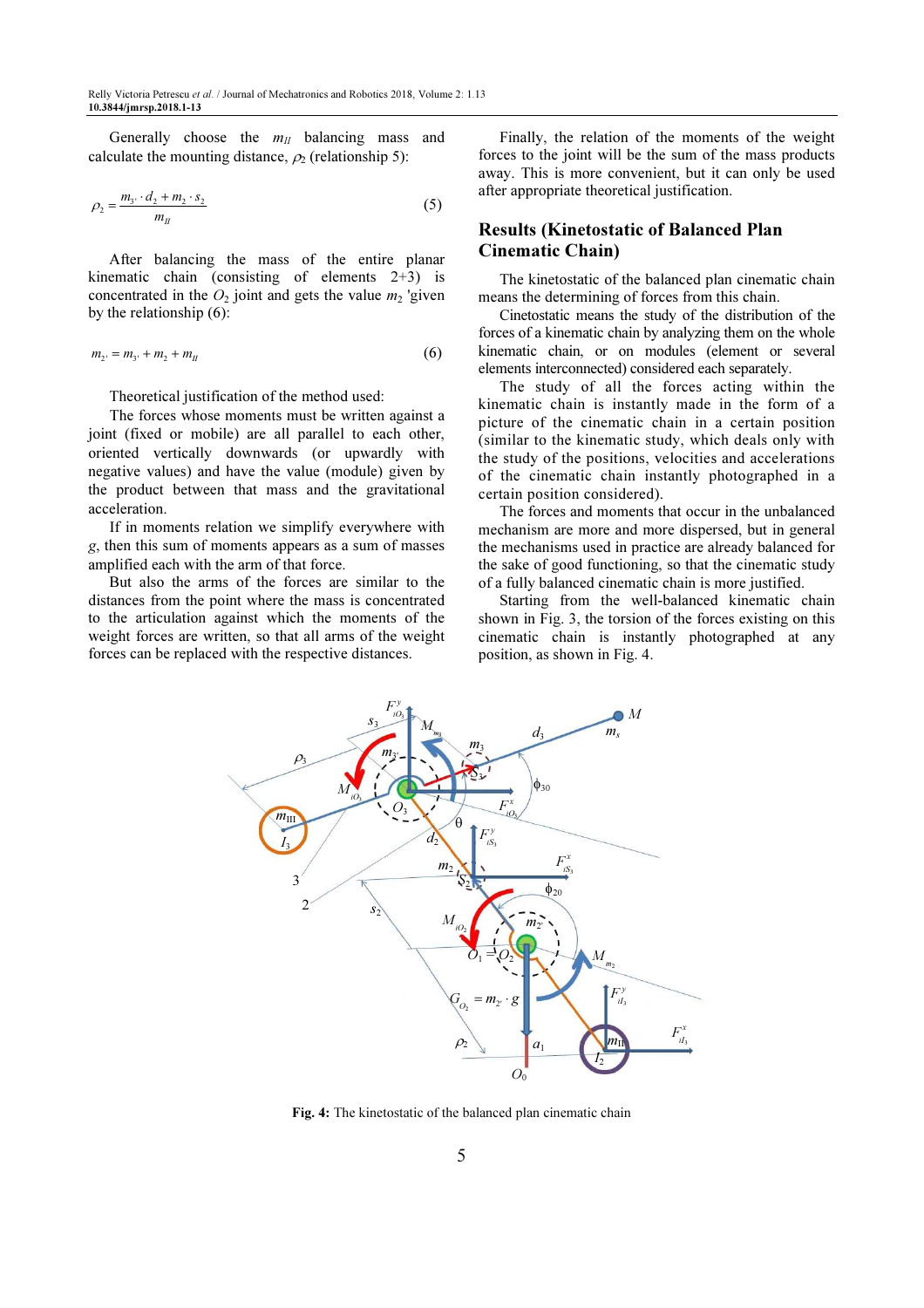For the beginning, the cinetostatic element of the second element, which also carries the mass  $m_3$  'of the element 3, so that the element 2 supports the effect of the whole balanced kinematic chain, considered welded (similar to a platform), the element 3 being replaced by the mass  $m_3$ , inertia and weight forces of the mass  $m_3$ .

Since the mechanism has already been balanced, weight forces no longer produce effects and they are removed from subsequent calculations to make drawing and relationships more difficult. It is considered to be only the final result of the weight of the entire balanced kinematic chain,  $G_{O2}$ , which no longer produces any moment on this point, but only generates a vertical component of the  $O_2$  coupling reaction.

Only the inertial forces will be considered in the following cinematic calculations, with the important statement that the total static balancing actually annihilates the effects of the inertial forces, so that the study aims to present these forces to their knowledge, observing (checking) towards the end of the calculations that and their effects have been canceled by the total balancing already done.

We recall, from the kinematic study, the accelerations of the  $O_3$  point (the last two system relationships 7 positions, speeds and accelerations):

$$
\begin{cases}\nx_{O_3} = d_2 \cdot \cos \varphi_{20}; \quad y_{O_3} = d_2 \cdot \sin \varphi_{20}; \\
\dot{x}_{O_3} = -d_2 \cdot \sin \varphi_{20} \cdot \omega_{20}; \quad \dot{y}_{O_3} = d_2 \cdot \cos \varphi_{20} \cdot \omega_{20}; \\
\ddot{x}_{O_3} = -d_2 \cdot \cos \varphi_{20} \cdot \omega_{20}^2; \quad \ddot{y}_{O_3} = -d_2 \cdot \sin \varphi_{20} \cdot \omega_{20}^2\n\end{cases}
$$
\n(7)

With the help of the relations (7) the inertia forces from the inertia torch (8) of point  $O_3$  are written:

$$
\begin{cases}\nF_{iO_3}^x = -m_3 \cdot \ddot{x}_{O_3} = -m_3 \cdot (-)d_2 \cdot \cos \varphi_{20} \cdot \omega_{20}^2 \\
= m_3 \cdot d_2 \cdot \cos \varphi_{20} \cdot \omega_{20}^2 \\
F_{iO_3}^y = -m_3 \cdot \ddot{y}_{O_3} = -m_3 \cdot (-)d_2 \cdot \sin \varphi_{20} \cdot \omega_{20}^2 \\
= m_3 \cdot d_2 \cdot \sin \varphi_{20} \cdot \omega_{20}^2 \\
M_{iO_3} = -J_{O_3} \cdot \varepsilon_3\n\end{cases}
$$
\n(8)

From the inertia torque of the point  $O_3$  given by the system relations (8), we are currently interested only in inertial forces at the point  $O_3$  oriented on the axes x and y (basically the scalar components of the inertial force given by mass  $m_3$ <sup>'</sup>), they producing the effect on element 2. We intend to write the sum of the forces acting on the 2-3 kinematic chain separated on the  $x$  and  $y$ -axes as well as the sum of the moments of the torques produced by the inertial forces on the chain from the  $O_2$  point. In addition to  $O_3$ , we also have the inertial forces given by mass  $m_2$  from point  $s_2$  (system relations 9) and the inertia

forces given by the equilibrium mass  $m<sub>II</sub>$  in point  $I<sub>2</sub>$ (system relations 10):

$$
\begin{cases}\nF_{iS_2}^x = -m_2 \cdot \ddot{x}_{S_2} = m_2 \cdot s_2 \cdot \cos \varphi_{20} \cdot \omega_{20}^2 \\
F_{iS_2}^y = -m_2 \cdot \ddot{y}_{S_2} = m_2 \cdot s_2 \cdot \sin \varphi_{20} \cdot \omega_{20}^2\n\end{cases}
$$
\n(9)

$$
\begin{cases}\nF_{u_2}^* = -m_{II} \cdot \ddot{x}_{I_2} = -m_{II} \cdot \rho_2 \cdot \cos \varphi_{20} \cdot \omega_{20}^2 \\
F_{u_2}^* = -m_{II} \cdot \ddot{y}_{I_2} = -m_{II} \cdot \rho_2 \cdot \sin \varphi_{20} \cdot \omega_{20}^2\n\end{cases}
$$
\n(10)

We have prepared the inertial forces acting on element 2 and we can begin to study the equilibrium forces equations for element 2 (but also taking into account the effects of element 3). First we write the equilibrium of the forces on the horizontal axis,  $x$ (relations 11), from which the horizontal component of the  $O_2$  coupling reaction will finally be determined:

$$
\begin{cases}\n\sum F_{(2)}^x = 0 \Rightarrow m_3 \cdot d_2 \cdot \cos \varphi_{20} \cdot \omega_{20}^2 + m_2 \cdot s_2 \cdot \cos \varphi_{20} \cdot \omega_{20}^2 \\
-m_H \cdot \rho_2 \cdot \cos \varphi_{20} \cdot \omega_{20}^2 + R_{o_2}^x = 0 \\
\Rightarrow (m_3 \cdot d_2 + m_2 \cdot s_2 - m_H \cdot \rho_H) \cdot \cos \varphi_{20} \cdot \omega_{20}^2 + R_{12}^x = 0 \qquad (11) \\
but \ m_3 \cdot d_2 + m_2 \cdot s_2 - m_H \cdot \rho_H = 0 \quad due to \ balanced \\
\Rightarrow R_{o_2}^x = R_{12}^x = 0\n\end{cases}
$$

Next, a force (equilibrium of forces) projected on the vertical axis,  $y$ , on element 2 (but also with respect to the loads on element 3) is made and determine the vertical component of the fixed coupling reaction (considered fixed)  $O<sub>2</sub>$  (relationships 12):

$$
\begin{cases}\n\sum F_{(2)}^y = 0 \Rightarrow m_3 \cdot d_2 \cdot \sin \varphi_{20} \cdot \omega_{20}^2 + m_2 \cdot s_2 \cdot \sin \varphi_{20} \cdot \omega_{20}^2 \\
-m_{II} \cdot \varphi_2 \cdot \sin \varphi_{20} \cdot \omega_{20}^2 - m_{2} \cdot g + R_{12}^y = 0 \\
\Rightarrow (m_3 \cdot d_2 + m_2 \cdot s_2 - m_{II} \cdot \varphi_{II}) \cdot \sin \varphi_{20} \cdot \omega_{20}^2 - m_{2} \cdot g + R_{12}^y = 0 \quad (12) \\
but \ m_3 \cdot d_2 + m_2 \cdot s_2 - m_{II} \cdot \varphi_{II} = 0 \quad due to \ balanced \\
\Rightarrow R_{0_2}^y \equiv R_{12}^y = m_{2} \cdot g = G_{0_2}\n\end{cases}
$$

It can be seen that the loads in the couplings are minimal precisely due to balancing.

The effect of inertial forces (couples produced by these forces) is canceled (due to balancing). Couples by weight are also canceled due to balancing.

Balanced final weight also produces only one effect on the kinematic chain, a vertical load (causes a vertical reaction) in the fixed coupler.

At full balancing, even horizontal load from the fixed coupler disappears.

The only remaining load is constant and therefore it does not pose a high risk of wear, it does not create dynamic shocks, the mechanism has a normal (quiet) running behavior.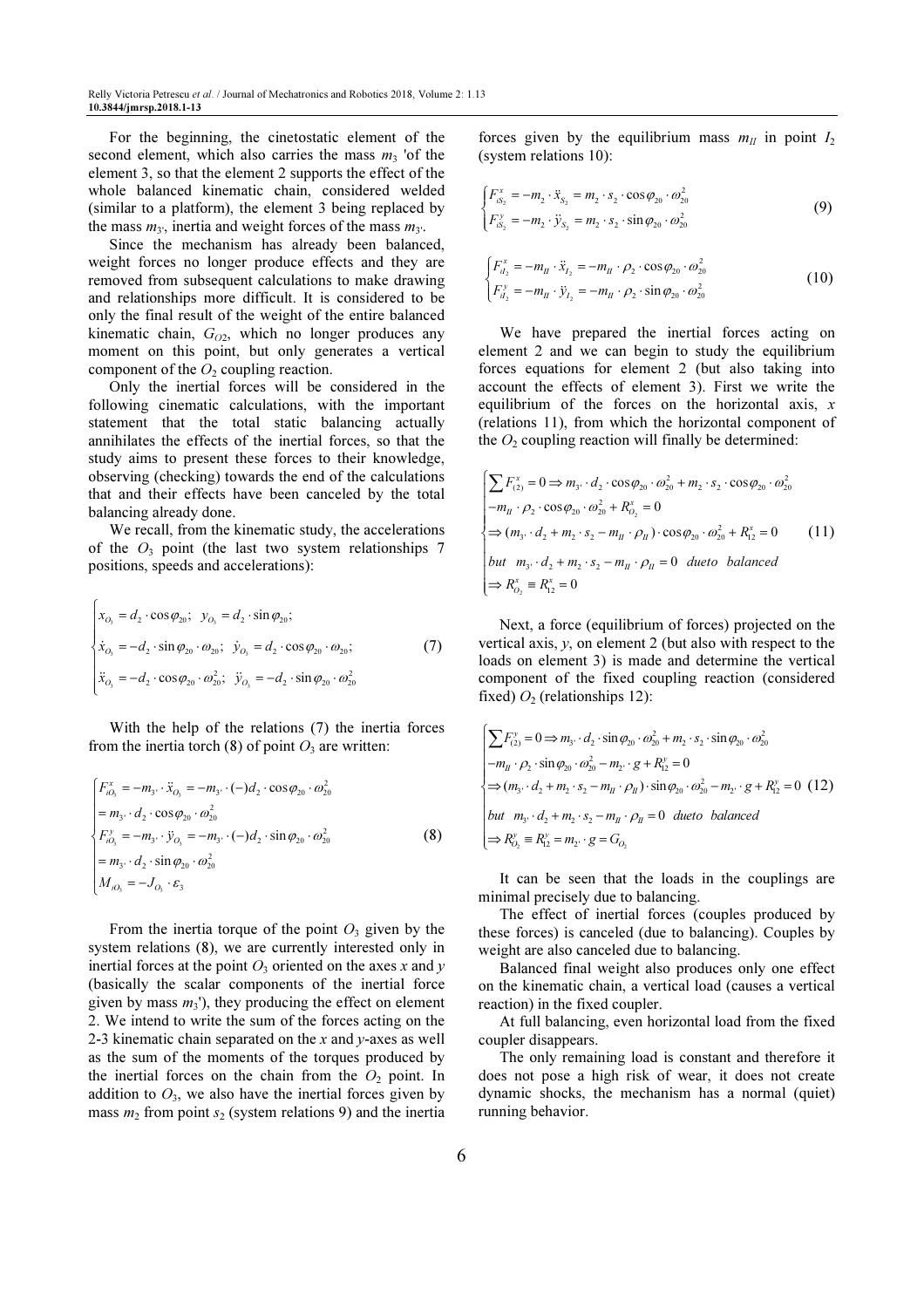Relly Victoria Petrescu et al. / Journal of Mechatronics and Robotics 2018, Volume 2: 1.13 10.3844/jmrsp.2018.1-13

It will also write a sum of moments relative to the fixed joint on element 2 (but also considering the effects on element 3), (relations 13):

$$
\begin{cases}\n\sum M_{O_2}^{(2)} = 0 \Rightarrow M_{m_2} - F_{iO_3}^x \cdot d_2 \cdot \cos\left(\varphi_{20} - \frac{\pi}{2}\right) \\
-F_{iO_3}^y \cdot d_2 \cdot \sin\left(\varphi_{20} - \frac{\pi}{2}\right) - F_{iS_2}^x \cdot s_2 \cdot \sin\varphi_{20} - F_{iS_2}^y \cdot s_2 \cdot -\cos\varphi_{20} \\
+ F_{iI_2}^x \cdot \rho_2 \cdot \cos\left(\varphi_{20} - \frac{\pi}{2}\right) + F_{iI_2}^y \cdot \rho_2 \cdot \sin\left(\varphi_{20} - \frac{\pi}{2}\right) + M_{iO_2} = 0 \\
\Rightarrow M_{m_2} - m_3 d_2^2 \omega_{20}^2 \cos\varphi_{20} \sin\varphi_{20} + m_3 \cdot d_2^2 \omega_{20}^2 \sin\varphi_{20} \cos\varphi_{20} \\
-m_2 \cdot s_2^2 \cdot \omega_{20}^2 \cdot \cos\varphi_{20} \cdot \sin\varphi_{20} + m_2 \cdot s_2^2 \cdot \omega_{20}^2 \cdot \sin\varphi_{20} \cdot \cos\varphi_{20} \\
-m_H \cdot \rho_2^2 \cdot \omega_{20}^2 \cos\varphi_{20} \cdot \sin\varphi_{20} + m_H \cdot \rho_2^2 \cdot \omega_{20}^2 \cdot \sin\varphi_{20} \cdot \cos\varphi_{20} \\
-J_{O_2}^* \cdot \varepsilon_2 = 0 \Rightarrow M_{m_2} - J_{O_2}^* \cdot \varepsilon_2 = 0 \Rightarrow M_{m_2} = J_{O_2}^* \cdot \varepsilon_2\n\end{cases} (13)
$$

 $J_{o_2}^*$  (the momentum of mass or mechanical inertia of element 2, plus the influence of the mass of element 3), is calculated by the relation (14):

$$
J_{\rho_2}^* = J_{\rho_2} + m_{3'} \cdot d_2^2 = m_2 \cdot s_2^2 + m_{II} \cdot \rho_2^2 + m_{3'} \cdot d_2^2 \tag{14}
$$

It follows that from the momentary equilibrium to the fixed coupler on the element 2 and considering the influence of the element 3, it is possible to determine the necessary motor moment, which must be generated by the actuator 2, mounted in the coupling  $O_2$  (relation 15).

$$
M_{m_2} = J_{0_2}^* \cdot \varepsilon_2 = (m_2 \cdot s_2^2 + m_H \cdot \rho_2^2 + m_3 \cdot d_2^2) \cdot \ddot{\varphi}_{20}
$$
 (15)

Observation. The motor torque 3 only acts on the element 3 broken by the element 2 (i.e., it is an action of 3 relative to 2, or more precisely the element 3 is actuated by the element 2 by this motor moment 2). Nor was the moment of inertia considered for the same reasons. It acts only on element 3 considered separately (broken by 2). The influence of the mass  $m_3$  'on element 2 is shown by the final mass  $m<sub>2</sub>$  which also contains the mass  $m<sub>3</sub>$ .

This is followed by the separate cinetostatic study of element 3 broken by element 2. To make this study much easier, the following considerations will be taken into consideration: All the forces of weight and inertia acting on element 3 are already balanced so that they no longer influence the dynamics element. Neither the gravitational forces nor the inertial forces no longer couples at the  $O_3$  reduction point, as these couples are all canceled due to element balancing. Making the sum of the moments of all forces on the element 3 relative to the mobile  $O_3$ , (relation 16) we will observe that the motor moment  $M_{m_3}$  of the actuator 3 is only balanced with the  $M_{O_3}$  moment of inertia:

$$
\sum M_{O_3}^{(3)} = 0 \Rightarrow
$$
  
\n
$$
M_{m_3} + M_{iO_3} = 0 \Rightarrow M_{m_3} - J_{O_3} \cdot \varepsilon_3 = 0 \Rightarrow M_{m_3} = J_{O_3} \cdot \varepsilon_3
$$
 (16)  
\n
$$
\Rightarrow M_{m_3} = (m_s \cdot d_3^2 + m_3 \cdot s_3^2 + m_{III} \cdot \rho_3^2) \cdot \ddot{\varphi}_{30}
$$

The vertical component of the inner cup  $O_3$  reaction is determined by realizing the equilibrium projections on the  $v$ -axis of all the forces acting on the element 3 (relation 17):

$$
\begin{cases}\n\sum F_{(3)}^y = 0 \Rightarrow -m_{3'} \cdot g + R_{23}^y = 0 \\
\Rightarrow R_{23}^y = m_{3'} \cdot g \\
\Rightarrow R_{32}^y = -R_{23}^y = -m_{3'} \cdot g\n\end{cases}
$$
\n(17)

The horizontal component of the reaction from the mobile kinematic couple  $O_3$  is null  $(R_{23}^x = -R_{32}^y = 0)$ .

# Discussion

The mechanism in Fig. 1 (planar cinematic chain) must be balanced to have a normal operation.

Through a total static balancing, balancing the gravitational forces and moments generated by the forces of gravity is achieved, balancing the forces of inertia and the moments (couples) generated by the presence of inertial forces (not to be confused with the inertial moments of the mechanism, which appear separately from the other forces, being part of the inertial torsion of a mechanism and depending on both the inertial masses of the mechanism and its angular accelerations.

Balancing the mechanism can be done through various methods.

Partial balancing is achieved almost in all cases where the actuators (electric drive motors) are fitted with a mechanical reduction, a mechanical transmission, a sprocket, spiral gear, spool screw type.

Such a reducer called the unisens (the movement allowed by it is a two-way rotation, but the transmission of the force and the motor moment can only be done in one direction, from the spindle to the worm gear, vice versa from the worm gear to the screw screw the force cannot be transmitted and the movement is not possible by blocking the mechanism, which makes it apt to transmit the movement from the wheel of a vehicle to its wheels in the steering mechanism, not allowing the wheel forces due to the unevenness of the ground, to be transmitted to the steering wheel and implicitly to the driver, or this mechanism is suitable for mechanical meters so that they do not twist and vice versa etc.) can balance the transmission by letting the forces and motor moments unfold, but not allowing the kinematic elements to influence the movement through their forces of weight and inertia.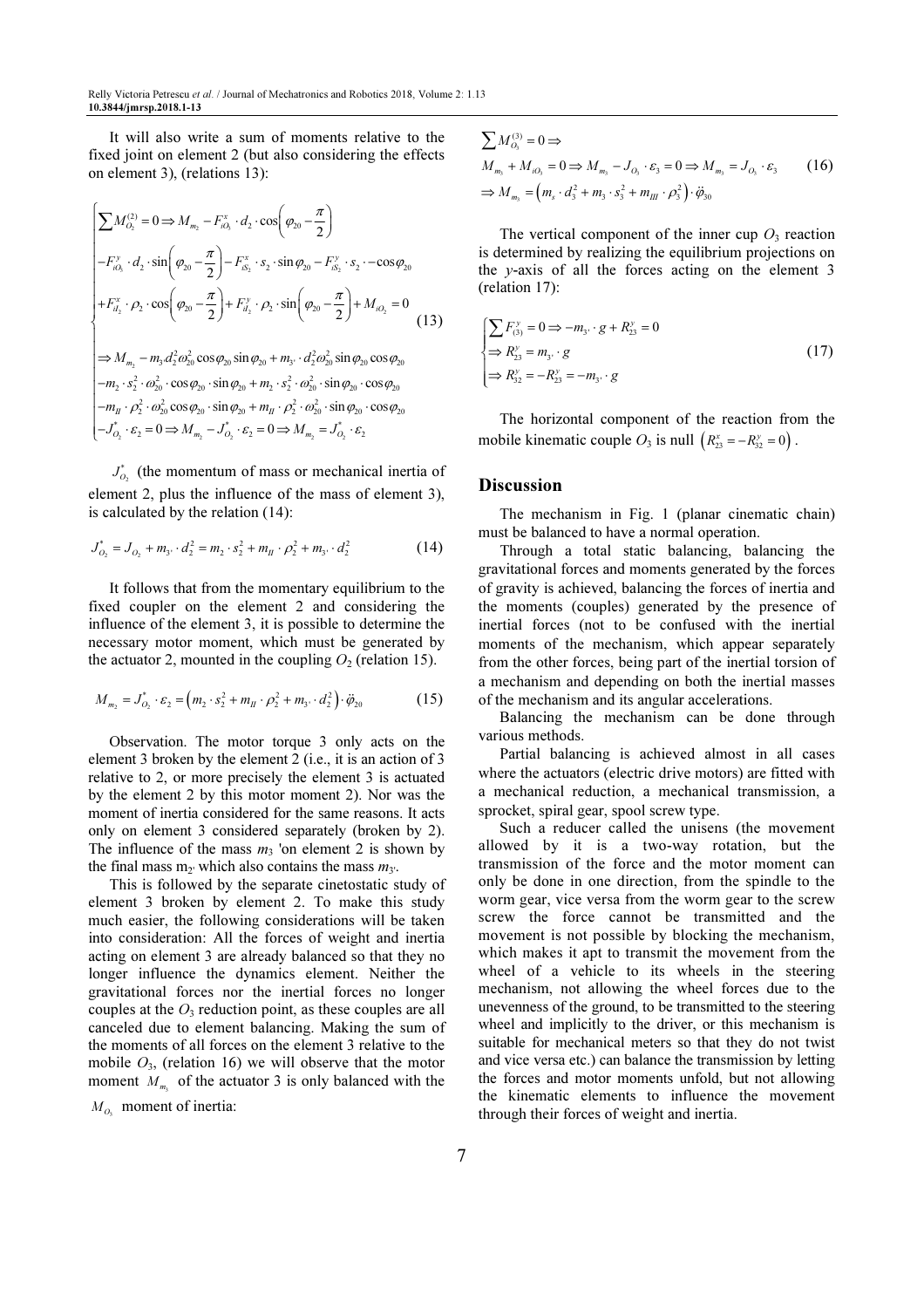This results in a "forced" drive balancing from the transmission, which makes the operation of the assembly to be correct but rigid and with mechanical shocks.

Such balancing is not possible when the actuators directly actuate the elements of the kinematic chain without using mechanical reducers. It is necessary in this situation for a real, permanent balancing.

In addition, in situations where hypoid reducers are used, it is also good to have a permanent, permanent static balancing that achieves a normal, quiet operation of the mechanism and the whole assembly.

As has already been shown, by balancing the static totality of a mobile cinematic chain, it is possible to balance the weight forces and couples produced by them, as well as balancing the inertial forces and the couples produced by them, but not balancing the moment of inertia.

Arcing balancing methods generally did not work very well, the springs having to be very well calibrated, so that the elastic forces realized (stored) by them are neither too small (insufficient balancing) nor too large (because prematurely kinematic elements and couplers and also greatly forces actuators).

The most used method is the classic one, with additional counterweight masses, similar to traditional folk fountains.

Total balancing of the open robotic kinematic chain is shown in Fig. 3.

## Conclusion

Through a total static balancing, balancing the gravitational forces and moments generated by the forces of gravity is achieved, balancing the forces of inertia and the moments (couples) generated by the presence of inertial forces (not to be confused with the inertial moments of the mechanism, which appear separately from the other forces, being part of the inertial torsion of a mechanism and depending on both the inertial masses of the mechanism and its angular accelerations.

Balancing the mechanism can be done through various methods. Partial balancing is achieved almost in all cases where the actuators (electric drive motors) are fitted with a mechanical reduction, a mechanical transmission, a sprocket, spiral gear, spool screw type.

Such a reducer called the unisens (the movement allowed by it is a two-way rotation, but the transmission of the force and the motor moment can only be done in one direction, from the spindle to the worm gear, vice versa from the worm gear to the screw the force cannot be transmitted and the movement is not possible by blocking the mechanism, which makes it apt to transmit the movement from the wheel of a vehicle to its wheels in the steering mechanism, not allowing the

wheel forces due to the unevenness of the ground, to be transmitted to the steering wheel and implicitly to the driver, or this mechanism is suitable for mechanical meters so that they do not twist and vice versa etc.) can balance the transmission by letting the forces and motor moments unfold, but not allowing the kinematic elements to influence the movement through their forces of weight and inertia.

This results in a "forced" drive balancing from the transmission, which makes the operation of the assembly to be correct but rigid and with mechanical shocks.

Such balancing is not possible when the actuators directly actuate the elements of the kinematic chain without using mechanical reducers.

#### Acknowledgement

This text was acknowledged and appreciated by Dr. Veturia CHIROIU Honorific member of Technical Sciences Academy of Romania (ASTR) PhD supervisor in Mechanical Engineering.

#### Funding Information

Research contract: 1-Research contract: Contract number 36-5-4D/1986 from 24IV1985, beneficiary CNST RO (Romanian National Center for Science and Technology) Improving dynamic mechanisms.

2-Contract research integration. 19-91-3 from 29.03.1991; Beneficiary: MIS; TOPIC: Research on designing mechanisms with bars, cams and gears, with application in industrial robots.

3-Contract research. GR 69/10.05.2007: NURC in 2762; theme 8: Dynamic analysis of mechanisms and manipulators with bars and gears.

4-Labor contract, no. 35/22.01.2013, the UPB, "Stand for reading performance parameters of kinematics and dynamic mechanisms, using inductive and incremental encoders, to a Mitsubishi Mechatronic System" "PN-II-IN-CI-2012-1-0389".

All these matters are copyrighted! Copyrights: 394 qodGnhhtej, from 17-02-2010 13:42:18; 463-vpstuCGsiy, from 20-03-2010 12:45:30; 631-sqfsgqvutm, from 24- 05-2010 16:15:22; 933-CrDztEfqow, from 07-01-2011  $13.37.52$ 

## Author's Contributions

This section should state the contributions made by each author in the preparation, development and publication of this manuscript.

#### **Ethics**

Authors should address any ethical issues that may arise after the publication of this manuscript.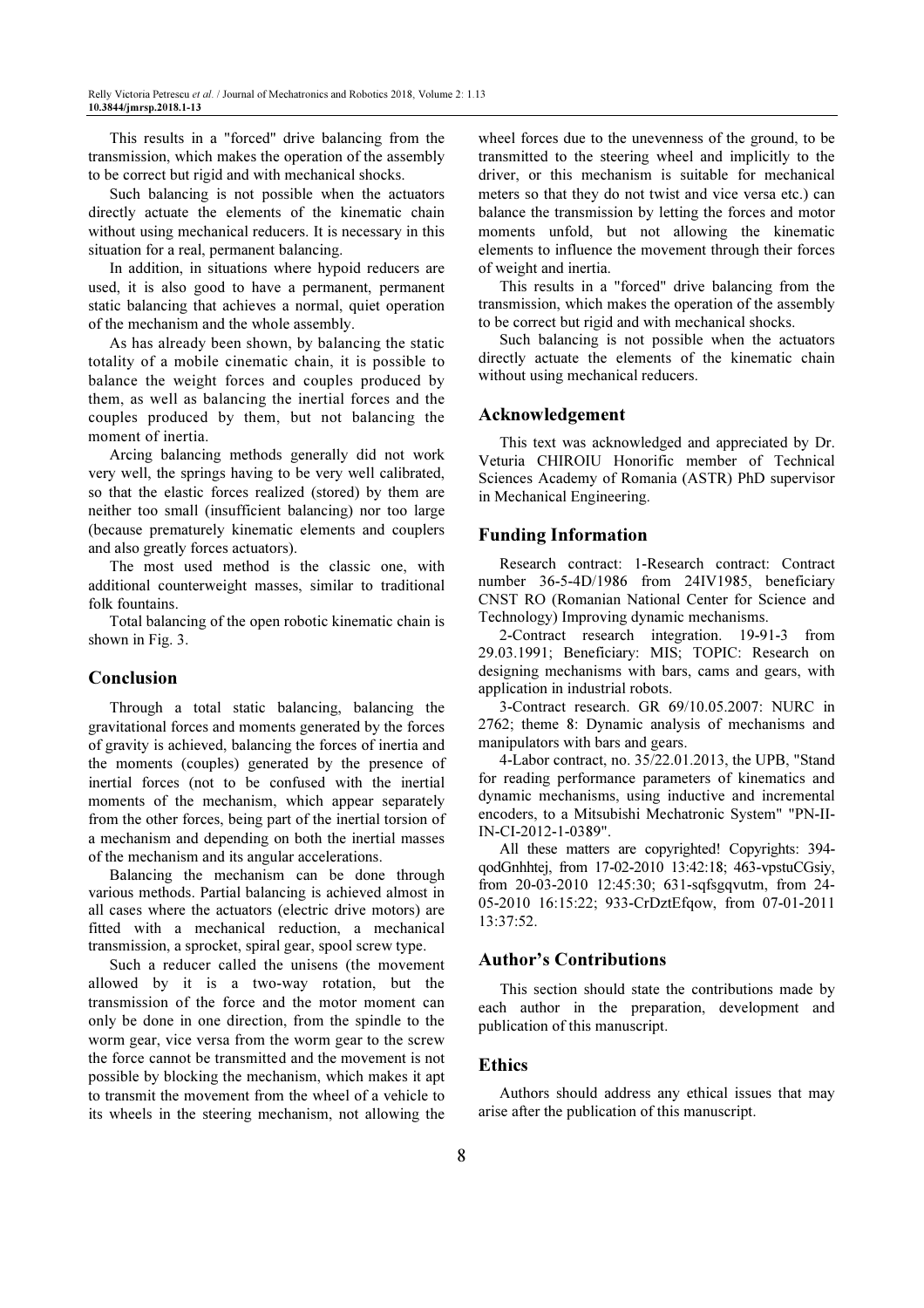### References

- Antonescu, P. and F. Petrescu, 1985. An analytical method of synthesis of cam mechanism and flat stick. Proceedings of the 4th International Symposium on Theory and Practice of Mechanisms, (TPM' 89), Bucharest.
- Antonescu, P. and F. Petrescu, 1989. Contributions to kinetoplast dynamic analysis of distribution mechanisms. Bucharest.
- Antonescu, P., M. Oprean and F. Petrescu, 1985a. Contributions to the synthesis of oscillating cam mechanism and oscillating flat stick. Proceedings of the 4th International Symposium on Theory and Practice of Mechanisms, (TPM' 85), Bucharest.
- Antonescu, P., M. Oprean and F. Petrescu, 1985b. At the projection of the oscillate cams, there are mechanisms and distribution variables. Proceedings of the 5th Conference of Engines, Automobiles, Tractors and Agricultural Machines, (TAM' 58), Imotors and cars, Brasov.
- Antonescu, P., M. Oprean and F. Petrescu, 1986. Projection of the profile of the rotating camshaft acting on the oscillating plate with disengagement. Proceedings of the 3rd National Computer-aided Design Symposium in the field of Mechanisms and Machine Parts, (MMP' 86), Brasov.
- Antonescu, P., M. Oprean and F. Petrescu, 1987. Dynamic analysis of the cam distribution mechanisms. Proceedings of the 7th National Symposium on Industrial Robots and Space Mechanisms, (RSM' 87), Bucharest.
- Antonescu, P., M. Oprean and F. Petrescu, 1988. Analytical synthesis of Kurz profile, rotating the flat cam. Mach, Build. Rev.
- Antonescu, P., F. Petrescu and O. Antonescu, 1994. Contributions to the synthesis of the rotating cam mechanism and the tip of the balancing tip. Brasov.
- Antonescu, P., F. Petrescu and D. Antonescu, 1997. Geometrical synthesis of the rotary cam and balance tappet mechanism. Bucharest. 3: 23-23.
- Antonescu, P., F. Petrescu and O. Antonescu, 2000a. Contributions to the synthesis of the rotary disc-cam profile. Proceedings of the 8th International Conference on the Theory of Machines and Mechanisms, (TMM' 00), Liberec, Czech Republic, pp: 51-56.
- Antonescu, P., F. Petrescu and O. Antonescu, 2000b. Synthesis of the rotary cam profile with balance follower. Proceedings of the 8th Symposium on Mechanisms and Mechanical Transmissions, (MMT' 00), Timişoara, pp: 39-44.
- Antonescu, P., F. Petrescu and O. Antonescu, 2001. Contributions to the synthesis of mechanisms with rotary disc-cam. Proceedings of the 8th IFToMM International Symposium on Theory of Machines and Mechanisms, (TMM' 01), Bucharest, ROMANIA, pp: 31-36.
- Aversa, R., F.I.T. Petrescu, R.V. Petrescu and A. Apicella, 2016a. Biomimetic FEA bone modeling for customized hybrid biological prostheses development. Am. J. Applied Sci., 13: 1060-1067. DOI: 10.3844/ajassp.2016.1060.1067
- Aversa, R., D. Parcesepe, R.V. Petrescu, G. Chen and F.I.T. Petrescu et al., 2016b. Glassy amorphous metal injection molded induced morphological defects. Am. J. Applied Sci., 13: 1476-1482. DOI: 10.3844/ajassp.2016.1476.1482
- Aversa, R., R.V. Petrescu, F.I.T. Petrescu and A. Apicella, 2016c. Smart-factory: Optimization and process control of composite centrifuged pipes. Am. J. Applied Sci., 13: 1330-1341. DOI: 10.3844/ajassp.2016.1330.1341
- Aversa, R., F. Tamburrino, R.V. Petrescu, F.I.T. Petrescu and M. Artur et al., 2016d. Biomechanically inspired shape memory effect machines driven by muscle like acting NiTi alloys. Am. J. Applied Sci., 13: 1264-1271. DOI: 10.3844/ajassp.2016.1264.1271
- Aversa, R., E.M. Buzea, R.V. Petrescu, A. Apicella and M. Neacsa et al., 2016e. Present a mechatronic system having able to determine the concentration of carotenoids. Am. J. Eng. Applied Sci., 9: 1106-1111. DOI: 10.3844/ajeassp.2016.1106.1111
- Aversa, R., R.V. Petrescu, R. Sorrentino, F.I.T. Petrescu and A. Apicella, 2016f. Hybrid ceramo-polymeric nanocomposite for biomimetic scaffolds design and preparation. Am. J. Eng. Applied Sci., 9: 1096-1105. DOI: 10.3844/ajeassp.2016.1096.1105
- Aversa, R., V. Perrotta, R.V. Petrescu, C. Misiano and F.I.T. Petrescu et al., 2016g. From structural colors to super-hydrophobicity and achromatic transparent protective coatings: Ion plating plasma assisted TiO<sub>2</sub> and  $SiO<sub>2</sub>$  Nano-film deposition. Am. J. Eng. Applied Sci., 9: 1037-1045.
	- DOI: 10.3844/ajeassp.2016.1037.1045
- Aversa, R., R.V. Petrescu, F.I.T. Petrescu and A. Apicella, 2016h. Biomimetic and evolutionary design driven innovation in sustainable products development. Am. J. Eng. Applied Sci., 9: 1027-1036. DOI: 10.3844/ajeassp.2016.1027.1036
- Aversa, R., R.V. Petrescu, A. Apicella and F.I.T. Petrescu, 2016i. Mitochondria are naturally micro robots-a review. Am. J. Eng. Applied Sci., 9: 991-1002. DOI: 10.3844/ajeassp.2016.991.1002
- Aversa, R., R.V. Petrescu, A. Apicella and F.I.T. Petrescu, 2016j. We are addicted to vitamins C and E-A review. Am. J. Eng. Applied Sci., 9: 1003-1018. DOI: 10.3844/ajeassp.2016.1003.1018
- Aversa, R., R.V. Petrescu, A. Apicella and F.I.T. Petrescu, 2016k. Physiologic human fluids and swelling behavior of hydrophilic biocompatible hybrid ceramo-polymeric materials. Am. J. Eng. Applied Sci., 9: 962-972. DOI: 10.3844/ajeassp.2016.962.972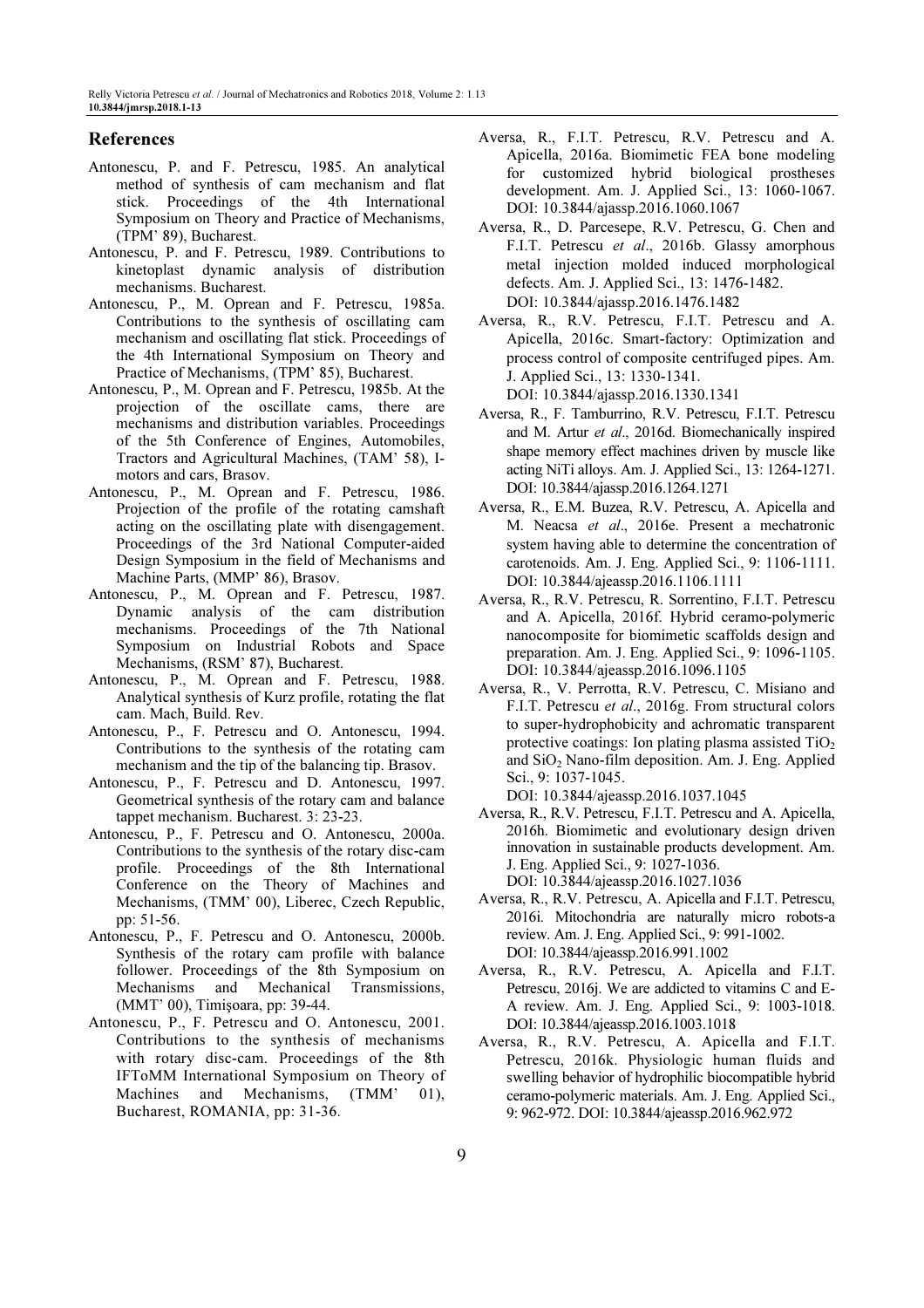- Aversa, R., R.V. Petrescu, A. Apicella and F.I.T. Petrescu, 2016l. One can slow down the aging through antioxidants. Am. J. Eng. Applied Sci., 9: 1112-1126. DOI: 10.3844/ajeassp.2016.1112.1126
- Aversa, R., R.V. Petrescu, A. Apicella and F.I.T. Petrescu, 2016m. About homeopathy or ≪Similia similibus curentur≫. Am. J. Eng. Applied Sci., 9: 1164-1172. DOI: 10.3844/ajeassp.2016.1164.1172
- Aversa, R., R.V. Petrescu, A. Apicella and F.I.T. Petrescu, 2016n. The basic elements of life's. Am. J. Eng. Applied Sci., 9: 1189-1197. DOI: 10.3844/ajeassp.2016.1189.1197
- Aversa, R., F.I.T. Petrescu, R.V. Petrescu and A. Apicella, 2016o. Flexible stem trabecular prostheses. Am. J. Eng. Applied Sci., 9: 1213-1221. DOI: 10.3844/ajeassp.2016.1213.1221
- Aversa, R., R.V.V. Petrescu, A. Apicella and F.I.T. Petrescu, 2017a. Nano-diamond hybrid materials for structural biomedical application. Am. J. Biochem. Biotechnol., 13: 34-41.

DOI: 10.3844/ajbbsp.2017.34.41

- Aversa, R., R.V. Petrescu, B. Akash, R.B. Bucinell and J.M. Corchado et al., 2017b. Kinematics and forces to a new model forging manipulator. Am. J. Applied Sci., 14: 60-80. DOI: 10.3844/ajassp.2017.60.80
- Aversa, R., R.V. Petrescu, A. Apicella, I.T.F. Petrescu and J.K. Calautit et al., 2017c. Something about the V engines design. Am. J. Applied Sci., 14: 34-52. DOI: 10.3844/ajassp.2017.34.52
- Aversa, R., D. Parcesepe, R.V.V. Petrescu, F. Berto and G. Chen et al., 2017d. Process ability of bulk metallic glasses. Am. J. Applied Sci., 14: 294-301. DOI: 10.3844/ajassp.2017.294.301
- Aversa, R., R.V.V. Petrescu, B. Akash, R.B. Bucinell and J.M. Corchado et al., 2017e. Something about the balancing of thermal motors. Am. J. Eng. Applied Sci., 10: 200.217. DOI: 10.3844/ajeassp.2017.200.217
- Berto, F., R.V.V. Petrescu and F.I.T. Petrescu, 2016a. A review of recent results on 3D effects. Am. J. Eng. Applied Sci., 9: 1247-1260. DOI: 10.3844/ajeassp.2016.1247.1260
- Berto, F., R.V.V. Petrescu and F.I.T. Petrescu, 2016b. Three-dimensional in bonded joints: A short review. Am. J. Eng. Applied Sci., 9: 1261-1268. DOI: 10.3844/ajeassp.2016.1261.1268
- Berto, F., A. Gagani, R.V.V. Petrescu and F.I.T. Petrescu, 2016c. Key-hole notches in isostatic graphite: A review of some recent data. Am. J. Eng. Applied Sci., 9: 1292-1300. DOI: 10.3844/ajeassp.2016.1292.1300
- Berto, F., A. Gagani, R. Aversa, R.V.V. Petrescu and A. Apicella et al., 2016d. Multiaxial fatigue strength to notched specimens made of 40CrMoV13.9. Am. J. Eng. Applied Sci., 9: 1269-1291. DOI: 10.3844/ajeassp.2016.1269.1291
- Cao, W., H. Ding, Z. Bin and C. Ziming, 2013. New structural representation and digital-analysis platform for symmetrical parallel mechanisms. Int. J. Adv. Robotic Sys. DOI: 10.5772/56380
- Comanescu, A., 2010. Bazele Modelarii Mecanismelor. 1st Edn., E. Politeh. Press, Bucureşti, pp: 274.
- Dong, H., N. Giakoumidis, N. Figueroa and N. Mavridis, 2013. Approaching behaviour monitor and vibration indication in developing a General Moving Object Alarm System (GMOAS). Int. J. Adv. Robotic Sys. DOI: 10.5772/56586
- Franklin, D.J., 1930. Ingenious Mechanisms for Designers and Inventors. 1st Edn., Industrial Press Publisher.
- He, B., Z. Wang, Q. Li, H. Xie and R. Shen, 2013. An analytic method for the kinematics and dynamics of a multiple-backbone continuum robot. IJARS. DOI: 10.5772/54051
- Lee, B.J., 2013. Geometrical derivation of differential kinematics to calibrate model parameters of flexible manipulator. Int. J. Adv. Robotic Sys. DOI: 10.5772/55592
- Lin, W., B. Li, X. Yang and D. Zhang, 2013. Modelling and control of inverse dynamics for a 5-DOF parallel kinematic polishing machine. Int. J. Adv. Robotic Sys. DOI: 10.5772/54966
- Liu, H., W. Zhou, X. Lai and S. Zhu, 2013. An efficient inverse kinematic algorithm for a PUMA560 structured robot manipulator. IJARS. DOI: 10.5772/56403
- Mirsayar, M.M., V.A. Joneidi, R.V.V. Petrescu, F.I.T. Petrescu and F. Berto, 2017. Extended MTSN criterion for fracture analysis of soda lime glass. Eng. Fracture Mechan., 178: 50-59. DOI: 10.1016/j.engfracmech.2017.04.018
- Padula, F. and V. Perdereau, 2013. An on-line path planner for industrial manipulators. Int. J. Adv. Robotic Sys. DOI: 10.5772/55063
- Perumaal, S. and N. Jawahar, 2013. Automated trajectory planner of industrial robot for pick-andplace task. IJARS. DOI: 10.5772/53940
- Petrescu, F. and R. Petrescu, 1995a. Contributions to optimization of the polynomial motion laws of the stick from the internal combustion engine distribution mechanism. Bucharest, 1: 249-256.
- Petrescu, F. and R. Petrescu, 1995b. Contributions to the synthesis of internal combustion engine distribution mechanisms. Bucharest, 1: 257-264.
- Petrescu, F. and R. Petrescu, 1997a. Dynamics of cam mechanisms (exemplified on the classic distribution mechanism). Bucharest, 3: 353-358.
- Petrescu, F. and R. Petrescu, 1997b. Contributions to the synthesis of the distribution mechanisms of internal combustion engines with a Cartesian coordinate method. Bucharest, 3: 359-364.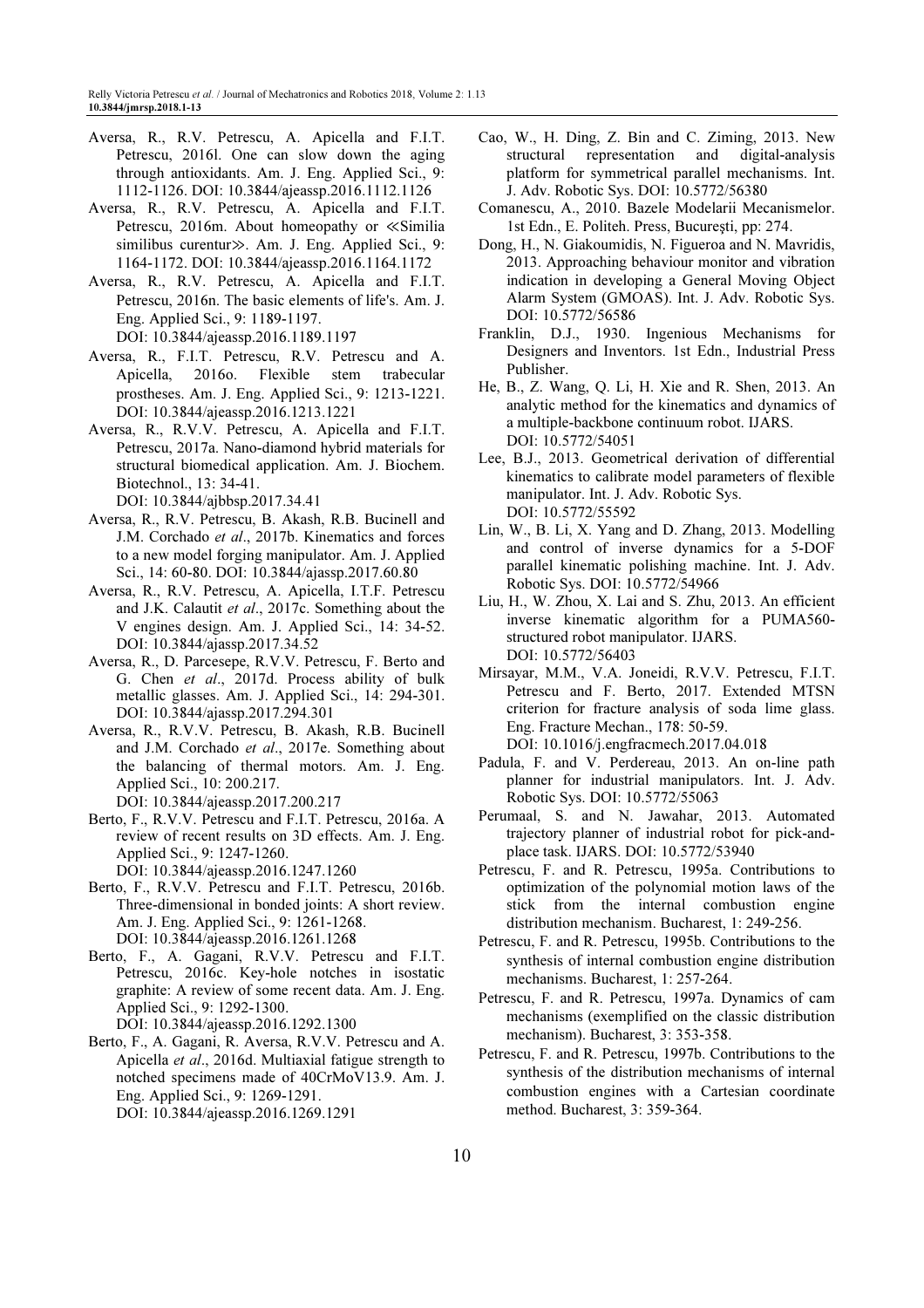- Petrescu, F. and R. Petrescu, 1997c. Contributions to maximizing polynomial laws for the active stroke of the distribution mechanism from internal combustion engines. Bucharest, 3: 365-370.
- Petrescu, F. and R. Petrescu, 2000a. Synthesis of distribution mechanisms by the rectangular (Cartesian) coordinate method. Proceedings of the 8th National Conference on International Participation, (CIP' 00), Craiova, Romania, pp: 297-302.
- Petrescu, F. and R. Petrescu, 2000b. The design (synthesis) of cams using the polar coordinate method (triangle method). Proceedings of the 8th National Conference on International Participation, (CIP' 00), Craiova, Romania, pp: 291-296.
- Petrescu, F. and R. Petrescu, 2002a. Motion laws for cams. Proceedings of the International Computer Assisted Design, National Symposium with Participation, (SNP' 02), Braşov, pp: 321-326.
- Petrescu, F. and R. Petrescu, 2002b. Camshaft dynamics elements. Proceedings of the International Computer Assisted Design, National Participation Symposium, (SNP' 02), Braşov, pp: 327-332.
- Petrescu, F. and R. Petrescu, 2003. Some elements regarding the improvement of the engine design. Proceedings of the National Symposium, Descriptive Geometry, Technical Graphics and Design, (GTD' 03), Braşov, pp: 353-358.
- Petrescu, F. and R. Petrescu, 2005a. The cam design for a better efficiency. Proceedings of the International Conference on Engineering Graphics and Design, (EGD' 05), Bucharest, pp: 245-248.
- Petrescu, F. and R. Petrescu, 2005b. Contributions at the dynamics of cams. Proceedings of the 9th IFToMM International Symposium on Theory of Machines and Mechanisms, (TMM' 05), Bucharest, Romania, pp: 123-128.
- Petrescu, F. and R. Petrescu, 2005c. Determining the dynamic efficiency of cams. Proceedings of the 9th IFToMM International Symposium on Theory of Machines and Mechanisms (TMM' 05), Bucharest, Romania, pp: 129-134.
- Petrescu, F. and R. Petrescu, 2005d. An original internal combustion engine. Proceedings of the 9th IFToMM International Symposium on Theory of Machines and Mechanisms, (TMM' 05), Bucharest, Romania, pp: 135-140.
- Petrescu, F. and R. Petrescu, 2005e. Determining the mechanical efficiency of Otto engine's mechanism. Proceedings of the 9th IFToMM International Symposium on Theory of Machines and Mechanisms, (TMM 05), Bucharest, Romania, pp: 141-146.
- Petrescu, F.I. and R.V. Petrescu, 2011. Mechanical Systems, Serial and Parallel (Romanian). 1st Edn., LULU Publisher, London, UK, pp: 124.
- Petrescu, F.I. and R.V. Petrescu, 2012a. Kinematics of the planar quadrilateral mechanism. ENGEVISTA, 14: 345-348.
- Petrescu, F.I. and R.V. Petrescu, 2012b. Mecatronica-Sisteme Seriale si Paralele. 1st Edn., Create Space Publisher, USA, pp: 128.
- Petrescu, F.I. and R.V. Petrescu, 2013a. Cinematics of the 3R dyad. ENGEVISTA, 15: 118-124.
- Petrescu, F.I. and R.V. Petrescu, 2013b. Forces and efficiency of cams. Int. Rev. Mech. Eng.
- Petrescu, F.I. and R.V. Petrescu, 2016a. Parallel moving mechanical systems kinematics. ENGEVISTA, 18: 455-491.
- Petrescu, F.I. and R.V. Petrescu, 2016b. Direct and inverse kinematics to the anthropomorphic robots. ENGEVISTA, 18: 109-124.
- Petrescu, F.I. and R.V. Petrescu, 2016c. Dynamic cinematic to a structure 2R. Revista Geintec-Gestao Inovacao E Tecnol., 6: 3143-3154.
- Petrescu, R.V., R. Aversa, A. Apicella and F.I. Petrescu, 2016. Future medicine services robotics. Am. J. Eng. Applied Sci., 9: 1062-1087. DOI: 10.3844/ajeassp.2016.1062.1087
- Petrescu, F.I., B. Grecu, A. Comanescu and R.V. Petrescu, 2009. Some mechanical design elements. Proceeding of the International Conference on Computational Mechanics and Virtual Engineering, (MVE' 09), Braşov, pp: 520-525.
- Petrescu, F.I., 2011. Teoria Mecanismelor si a Masinilor: Curs Si Aplicatii. 1st Edn., CreateSpace Independent Publishing Platform, ISBN-10: 1468015826. pp: 432.
- Petrescu, F.I.T., 2015a. Geometrical synthesis of the distribution mechanisms. Am. J. Eng. Applied Sci., 8: 63-81. DOI: 10.3844/ajeassp.2015.63.81
- Petrescu, F.I.T., 2015b. Machine motion equations at the internal combustion heat engines. Am. J. Eng. Applied Sci., 8: 127-137. DOI: 10.3844/ajeassp.2015.127.137
- Petrescu, R.V., R. Aversa, B. Akash, R. Bucinell and J. Corchado et al., 2017a. Yield at thermal engines internal combustion. Am. J. Eng. Applied Sci., 10: 243-251. DOI: 10.3844/ajeassp.2017.243.251
- Petrescu, R.V., R. Aversa, B. Akash, B. Ronald and J. Corchado et al., 2017b. Velocities and accelerations at the 3R mechatronic systems. Am. J. Eng. Applied Sci., 10: 252-263.

DOI: 10.3844/ajeassp.2017.252.263

Petrescu, R.V., R. Aversa, B. Akash, R. Bucinell and J. Corchado et al., 2017c. Anthropomorphic solid structures n-r kinematics. Am. J. Eng. Applied Sci., 10: 279-291. DOI: 10.3844/ajeassp.2017.279.291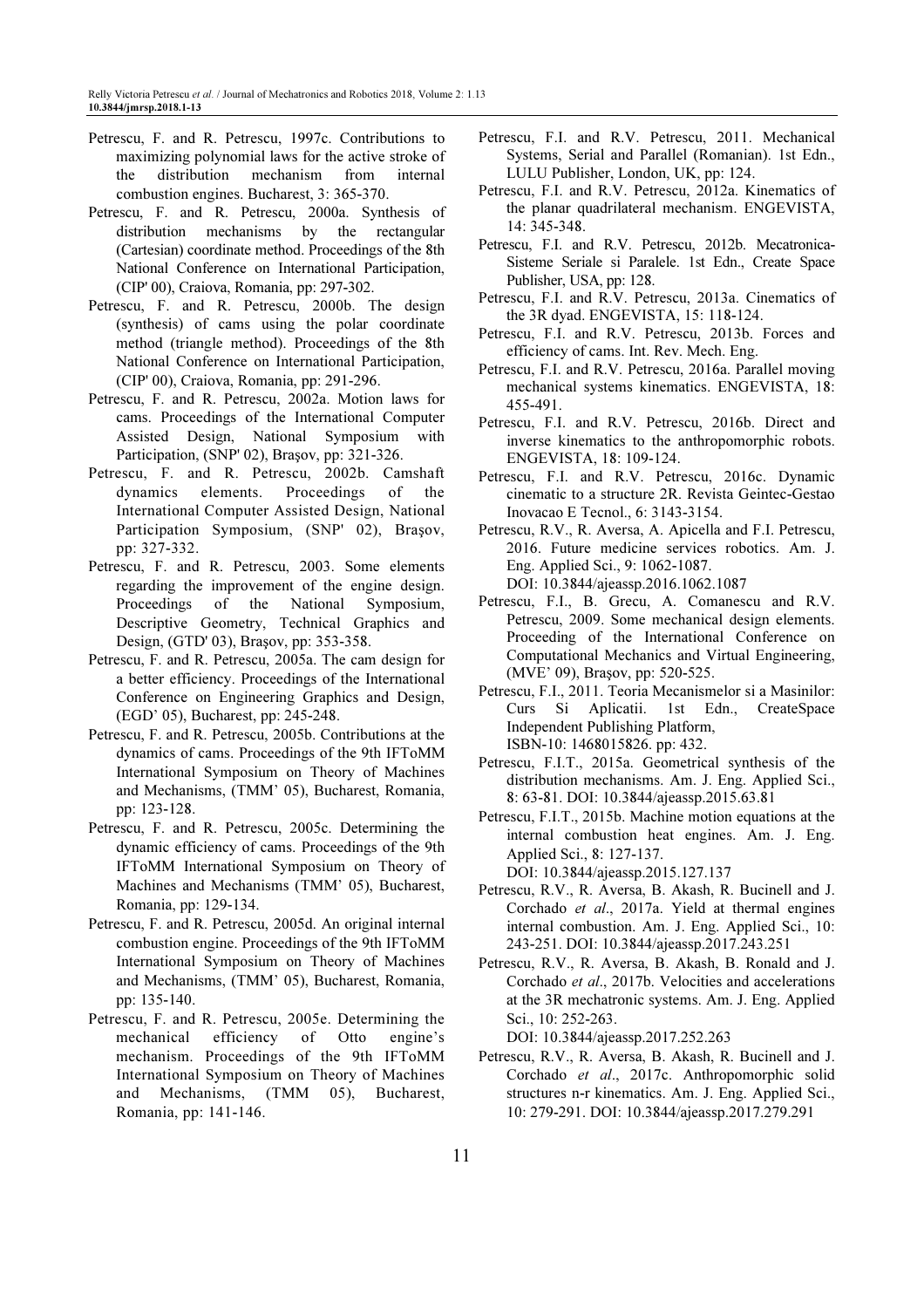- Petrescu, R.V., R. Aversa, B. Akash, R. Bucinell and J. Corchado et al., 2017d. Inverse kinematics at the anthropomorphic robots, by a trigonometric method. Am. J. Eng. Applied Sci., 10: 394-411. DOI: 10.3844/ajeassp.2017.394.411
- Petrescu, R.V., R. Aversa, B. Akash, R. Bucinell and J. Corchado et al., 2017e. Forces at internal combustion engines. Am. J. Eng. Applied Sci., 10: 382-393. DOI: 10.3844/ajeassp.2017.382.393
- Petrescu, R.V., R. Aversa, B. Akash, R. Bucinell and J. Corchado et al., 2017f. Gears-part I. Am. J. Eng. Applied Sci., 10: 457-472. DOI: 10.3844/ajeassp.2017.457.472
- Petrescu, R.V., R. Aversa, B. Akash, R. Bucinell and J. Corchado et al., 2017g. Gears-part II. Am. J. Eng. Applied Sci., 10: 473-483. DOI: 10.3844/ajeassp.2017.473.483
- Petrescu, R.V., R. Aversa, B. Akash, R. Bucinell and J. Corchado et al., 2017h. Cam-gears forces, velocities, powers and efficiency. Am. J. Eng. Applied Sci., 10: 491-505. DOI: 10.3844/ajeassp.2017.491.505
- Petrescu, R.V., R. Aversa, B. Akash, R. Bucinell and J. Corchado et al., 2017i. Dynamics of mechanisms with cams illustrated in the classical distribution. Am. J. Eng. Applied Sci., 10: 551-567. DOI: 10.3844/ajeassp.2017.551.567
- Petrescu, R.V., R. Aversa, B. Akash, R. Bucinell and J. Corchado et al., 2017j. Testing by non-destructive control. Am. J. Eng. Applied Sci., 10: 568-583. DOI: 10.3844/ajeassp.2017.568.583
- Petrescu, R.V., R. Aversa, A. Apicella and F.I.T. Petrescu, 2017k. Transportation engineering. Am. J. Eng. Applied Sci., 10: 685-702. DOI: 10.3844/ajeassp.2017.685.702
- Petrescu, R.V., R. Aversa, S. Kozaitis, A. Apicella and F.I.T. Petrescu, 2017l. The quality of transport and environmental protection, part I. Am. J. Eng. Applied Sci., 10: 738-755.

DOI: 10.3844/ajeassp.2017.738.755

- Petrescu, R.V., R. Aversa, B. Akash, R. Bucinell and J. Corchado et al., 2017m. Modern propulsions for aerospace-a review. J. Aircraft Spacecraft Technol., 1: 1-8. DOI: 10.3844/jastsp.2017.1.8
- Petrescu, R.V., R. Aversa, B. Akash, R. Bucinell and J. Corchado et al., 2017n. Modern propulsions for aerospace-part II. J. Aircraft Spacecraft Technol., 1: 9-17. DOI: 10.3844/jastsp.2017.9.17
- Petrescu, R.V., R. Aversa, B. Akash, R. Bucinell and J. Corchado et al., 2017o. History of aviation-a short review. J. Aircraft Spacecraft Technol., 1: 30-49. DOI: 10.3844/jastsp.2017.30.49
- Petrescu, R.V., R. Aversa, B. Akash, R. Bucinell and J. Corchado et al., 2017p. Lockheed martin-a short review. J. Aircraft Spacecraft Technol., 1: 50-68. DOI: 10.3844/jastsp.2017.50.68
- Petrescu, R.V., R. Aversa, B. Akash, J. Corchado and F. Berto et al., 2017q. Our universe. J. Aircraft Spacecraft Technol., 1: 69-79. DOI: 10.3844/jastsp.2017.69.79
- Petrescu, R.V., R. Aversa, B. Akash, J. Corchado and F. Berto et al., 2017r. What is a UFO? J. Aircraft Spacecraft Technol., 1: 80-90. DOI: 10.3844/jastsp.2017.80.90
- Petrescu, R.V., R. Aversa, B. Akash, J. Corchado and F. Berto et al., 2017s. About bell helicopter FCX-001 concept aircraft-a short review. J. Aircraft Spacecraft Technol., 1: 91-96. DOI: 10.3844/jastsp.2017.91.96
- Petrescu, R.V., R. Aversa, B. Akash, J. Corchado and F. Berto et al., 2017t. Home at airbus. J. Aircraft Spacecraft Technol., 1: 97-118. DOI: 10.3844/jastsp.2017.97.118
- Petrescu, R.V., R. Aversa, B. Akash, J. Corchado and F. Berto et al., 2017u. Airlander. J. Aircraft Spacecraft Technol., 1: 119-148. DOI: 10.3844/jastsp.2017.119.148
- Petrescu, R.V., R. Aversa, B. Akash, J. Corchado and F. Berto et al., 2017v. When boeing is dreaming-a review. J. Aircraft Spacecraft Technol., 1: 149-161. DOI: 10.3844/jastsp.2017.149.161
- Petrescu, R.V., R. Aversa, B. Akash, J. Corchado and F. Berto et al., 2017w. About Northrop Grumman. J. Aircraft Spacecraft Technol., 1: 162-185. DOI: 10.3844/jastsp.2017.162.185
- Petrescu, R.V., R. Aversa, B. Akash, J. Corchado and F. Berto et al., 2017x. Some special aircraft. J. Aircraft Spacecraft Technol., 1: 186-203. DOI: 10.3844/jastsp.2017.186.203
- Petrescu, R.V., R. Aversa, B. Akash, J. Corchado and F. Berto et al., 2017y. About helicopters. J. Aircraft Spacecraft Technol., 1: 204-223. DOI: 10.3844/jastsp.2017.204.223
- Petrescu, R.V., R. Aversa, B. Akash, F. Berto and A. Apicella et al., 2017z. The modern flight. J. Aircraft Spacecraft Technol., 1: 224-233. DOI: 10.3844/jastsp.2017.224.233
- Petrescu, R.V., R. Aversa, B. Akash, F. Berto and A. Apicella et al., 2017aa. Sustainable energy for aerospace vessels. J. Aircraft Spacecraft Technol., 1: 234-240. DOI: 10.3844/jastsp.2017.234.240
- Petrescu, R.V., R. Aversa, B. Akash, F. Berto and A. Apicella et al., 2017ab. Unmanned helicopters. J. Aircraft Spacecraft Technol., 1: 241-248. DOI: 10.3844/jastsp.2017.241.248